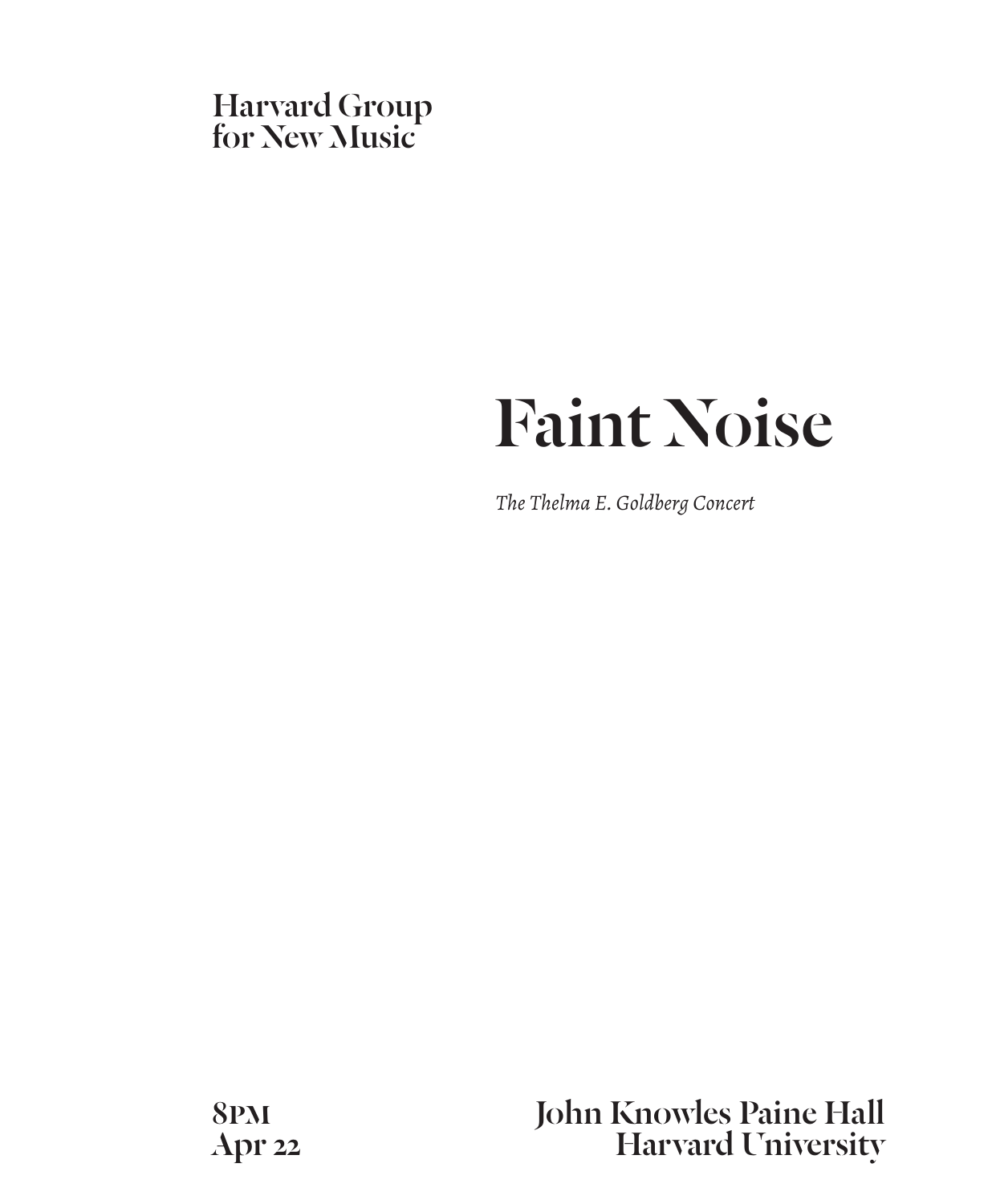# Faint Noise

Malin Bång objects

Karin Hellqvist violin

A nna Petrini recorders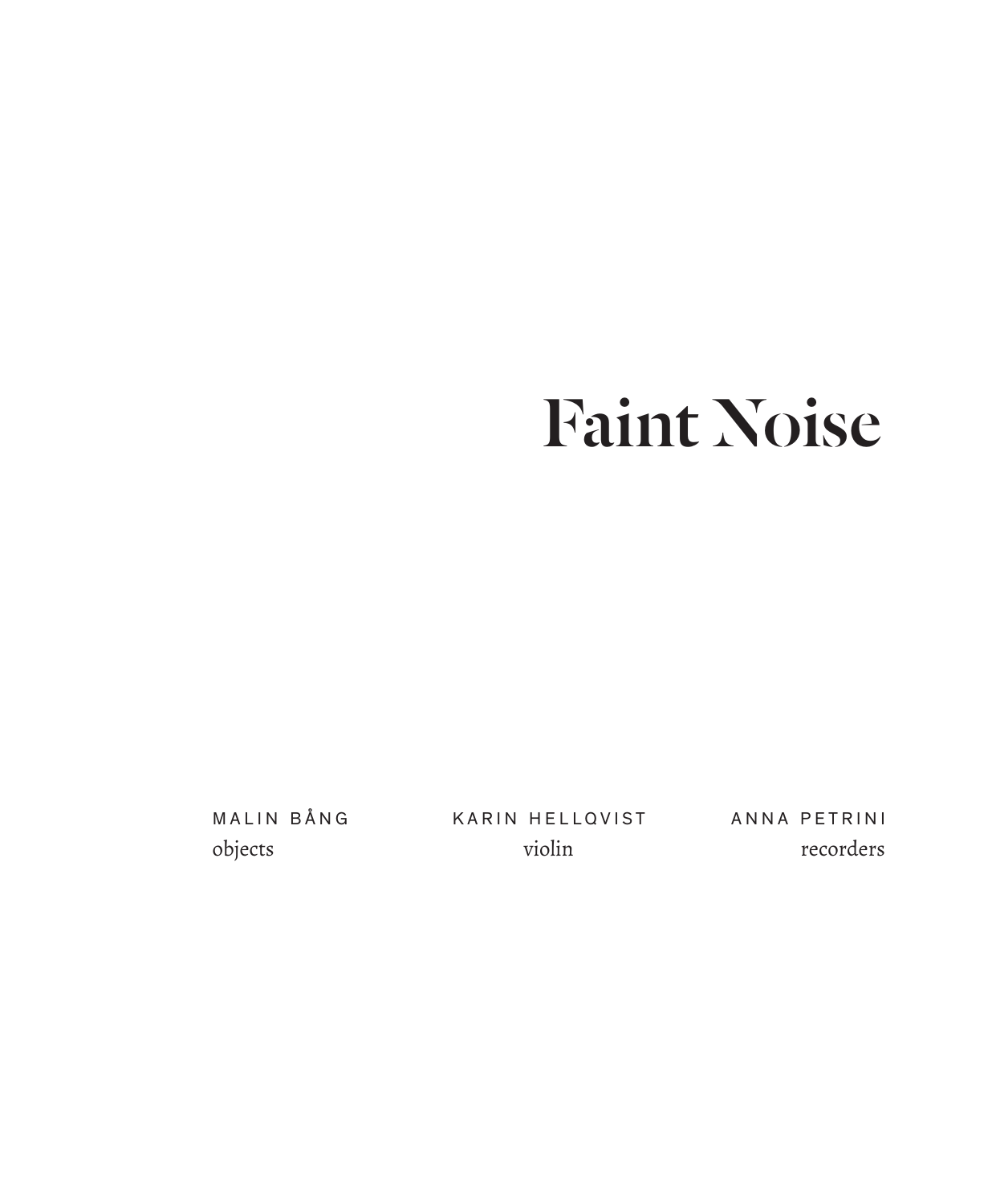## BRANDON LINCOLN SNYDER tree and synthetic. (breath - stasis ahead one final and forward) 2017

JAMES BEAN value witness 2017

SIVAN COHEN ELIAS How To Make a Monster in Form, while 2017

inter m ission

TIM OTHY MCCORMACK The Chain of the Spine 2017

Please join us following the concert for a reception in the Taft Lounge downstairs.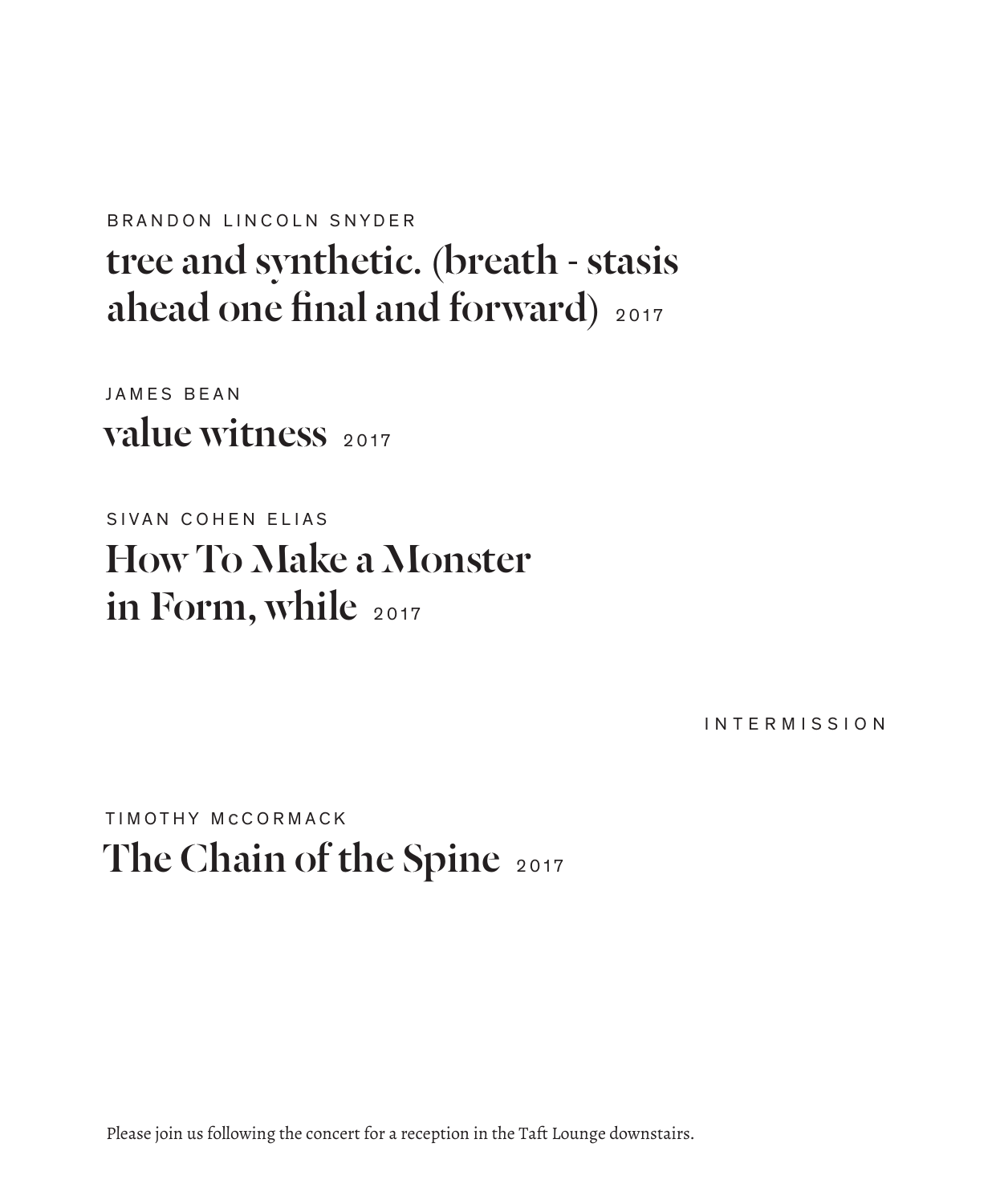## About the music

## BRANDON LINCOLN SNYDER tree and synthetic. (breath - stasis ahead one final and forward) <sup>2017</sup>

*tree and synthetic. (breath - stasis ahead one final and forward)* is an environment to take in,

rich with terrain, objects, organisms, and atmosphere.

It is one to be perpetually remembering and forgetting the things which are among us always.

 b io *Originally from Laguna Beach, California, Boston-based composer Brandon Lincoln Snyder thinks about the body and mind in music. Particularly he thinks about what relationships are between them and what frameworks can be used to perceive them anew. He is pursuing a Bachelor of Arts in Music at Harvard University. He has studied music composition with Chaya Czernowin, Steven Kazuo Takasugi, and Felipe Lara. He has also studied improvisation with Vijay Iyer and George Lewis and conducting with Federico Cortese. His music has been featured by Downbeat Magazine, MATA Jr. and the Harvard Ecdysis. In addition to concert and jazz music, Brandon has scored numerous films, as well as produced music for HarvardX online. He currently directs his band, Hot Air Balloon, as well as the Harvard Composers Association, which released their first full-length album this past May.*

*Brandon's music has been performed by ensembles such as The Bach Society Orchestra, Face the Music, Callithumpian Consort, and Dinosaur Annex, and now, Faint Noise. He has studied in masterclass and private lesson settings with Aaron Cassidy, Joan Tower, Nico Muhly, and Evan Johnson.*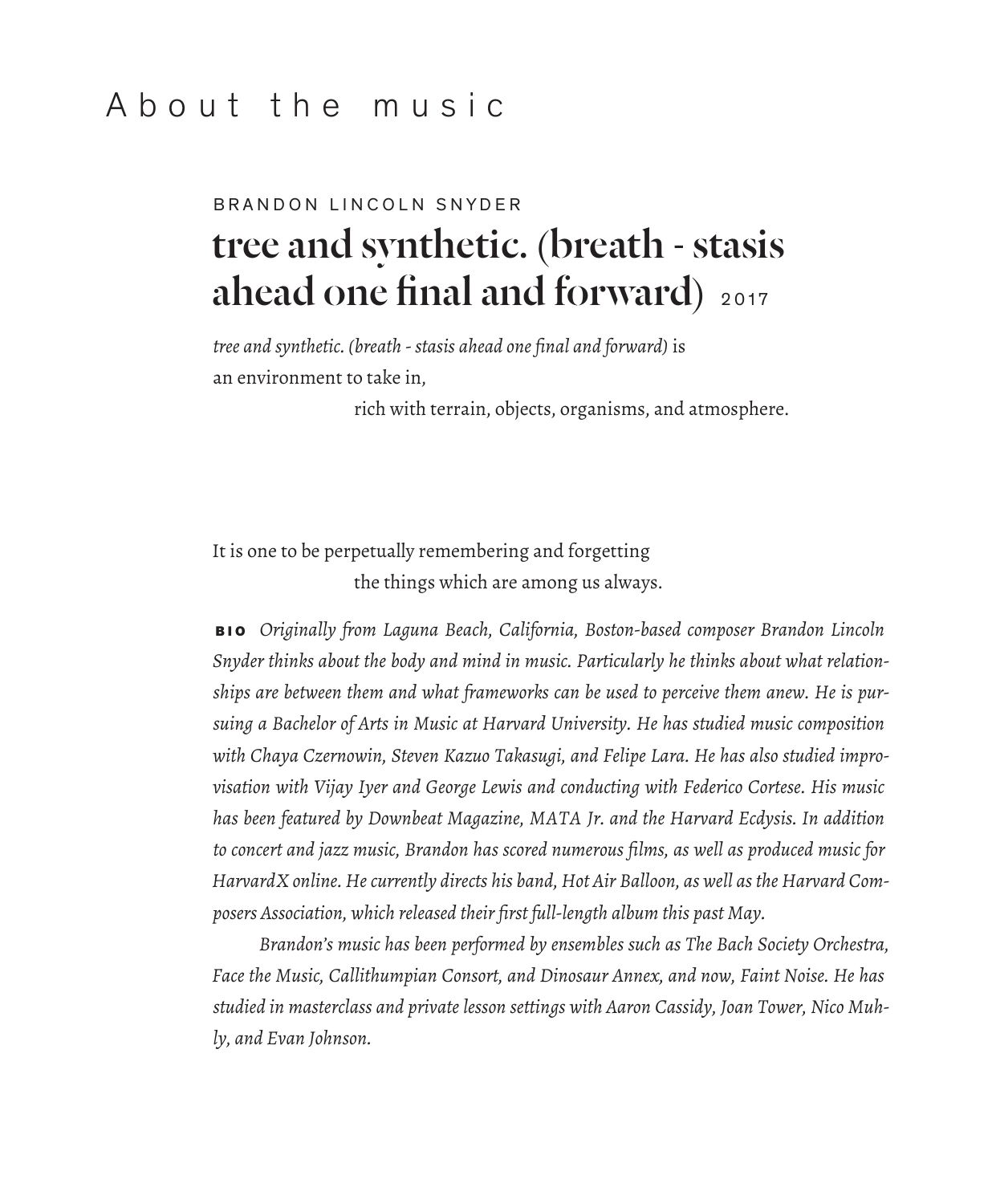### JAMES BEAN value witness 2017

Ecstatic in mundane, lifted.

b io *James Bean studies here.* jamesbean.info

## SIVAN COHEN ELIAS How To Make a Monster in Form, while 2017

On a table, objects turn into a puppet theater that evolves into an ever-changing sequence of actions and sounds. The performance this evening will present two thirds of the full piece.

 b io *Born in Jerusalem, Sivan Cohen Elias is an interdisciplinary composer. In her work she investigates the boundaries and possibilities of integrating different art forms into a unified medium. Movement, sound, drawing and visual objects are sewn into hybrid systems and bodies; merging behaviors of human, animal, and machine.*

*Her works have been performed and commissioned by ensembles in Europe, Israel, and the USA, including Klangforum Wien, MusikFabrik, Mosaik, Dal Niente; appeared in festivals such as Darmstadt Ferienkurse, Wien Modern, Witten, Warsaw Autumn. Cohen Elias is currently a PhD candidate and Teaching Fellow at Harvard University under the guidance of Profs. Chaya Czernowin and Hans Tutchku. She completed a two-year postgraduate program at the Universität für Musik und Darstellende Kunst Wien and in 2012 was a fellow at Akademie Schloss Solitude, Stuttgart. She has also benefited from consulting with composers Brian Ferneyhough, Georges Aperghis, Pierluigi Billone, Steven Kazao Takasugi, Michael Pisaro, among others. Numerous awards include the International Music Theatre Competition Darmstadt 2015, the Boost! project Prize Darmstadt 2012, and the Impuls International Composition Competition 2009.* hgnm.org/composer/sivan-cohen-elias

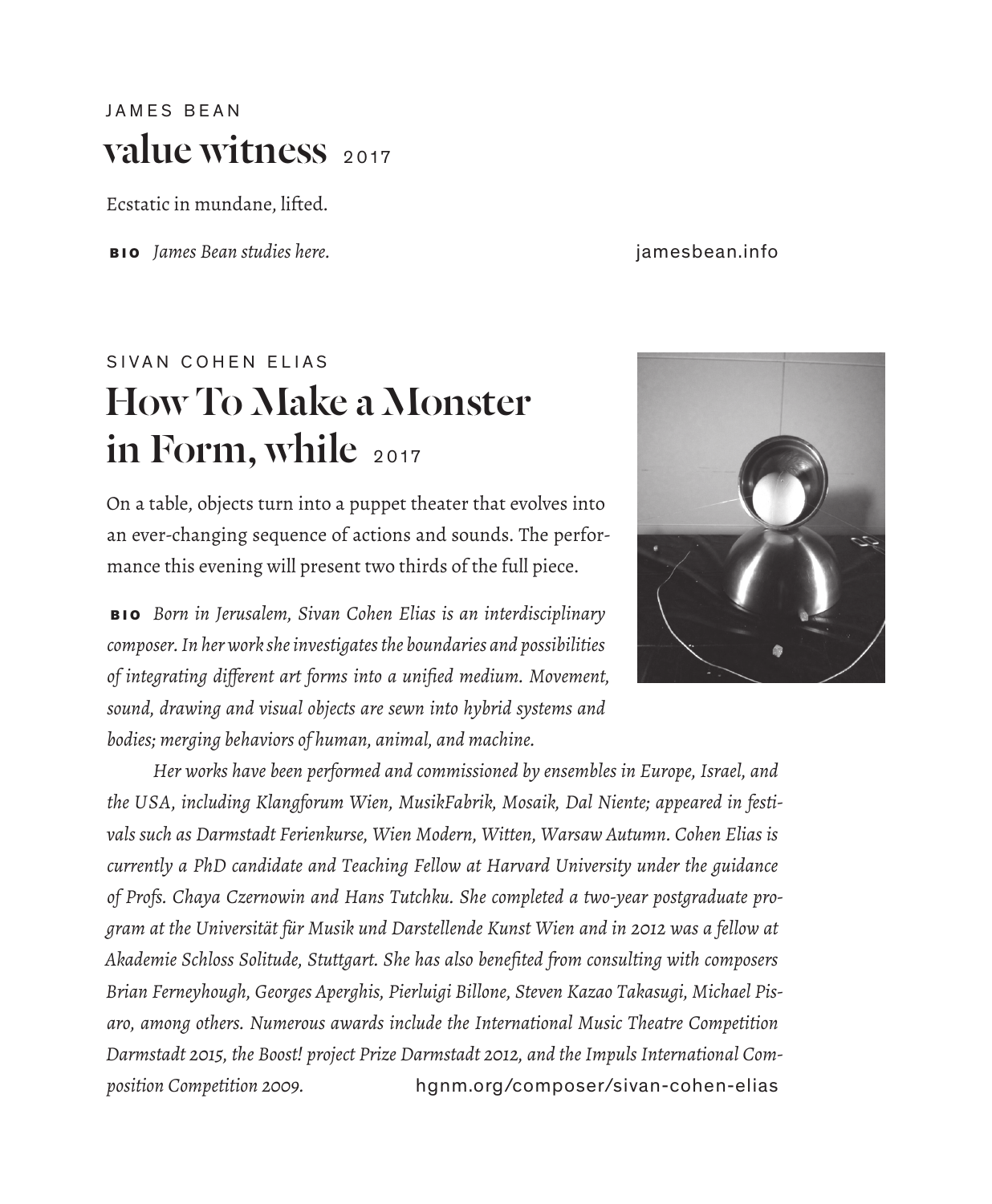## TIM OTHY MCCORMACK The Chain of the Spine 2017

In this piece, the instruments are highly individuated noise-producing bodies; autonomous and built of their own limited hoard of materials. The bodies are vertebrae, each with its own irregular, unwieldy, and irreconcilable shape. They are coextensive within a space, and form a vague suggestion of a larger archipelagic shape. Strange alignments emerge between the instruments, but these alignments occur over protracted, warped, smeared swaths of time. Each vertebrae links to another as in an inexorably tangled spine.

 b io *Timothy McCormack's music centers on the idea that sound has mass and is experienced as a physical object. His work also aims to create intimate social environments which prioritize communication, listening and responsibility towards one another. Upcoming projects include an evening-length euphonium duo for RAGE Thormbones, a concert-installation for the ELI-SION Ensemble and Speak Percussion, as well as a new work for Klangforum Wien.* 

timothy-mccormack.com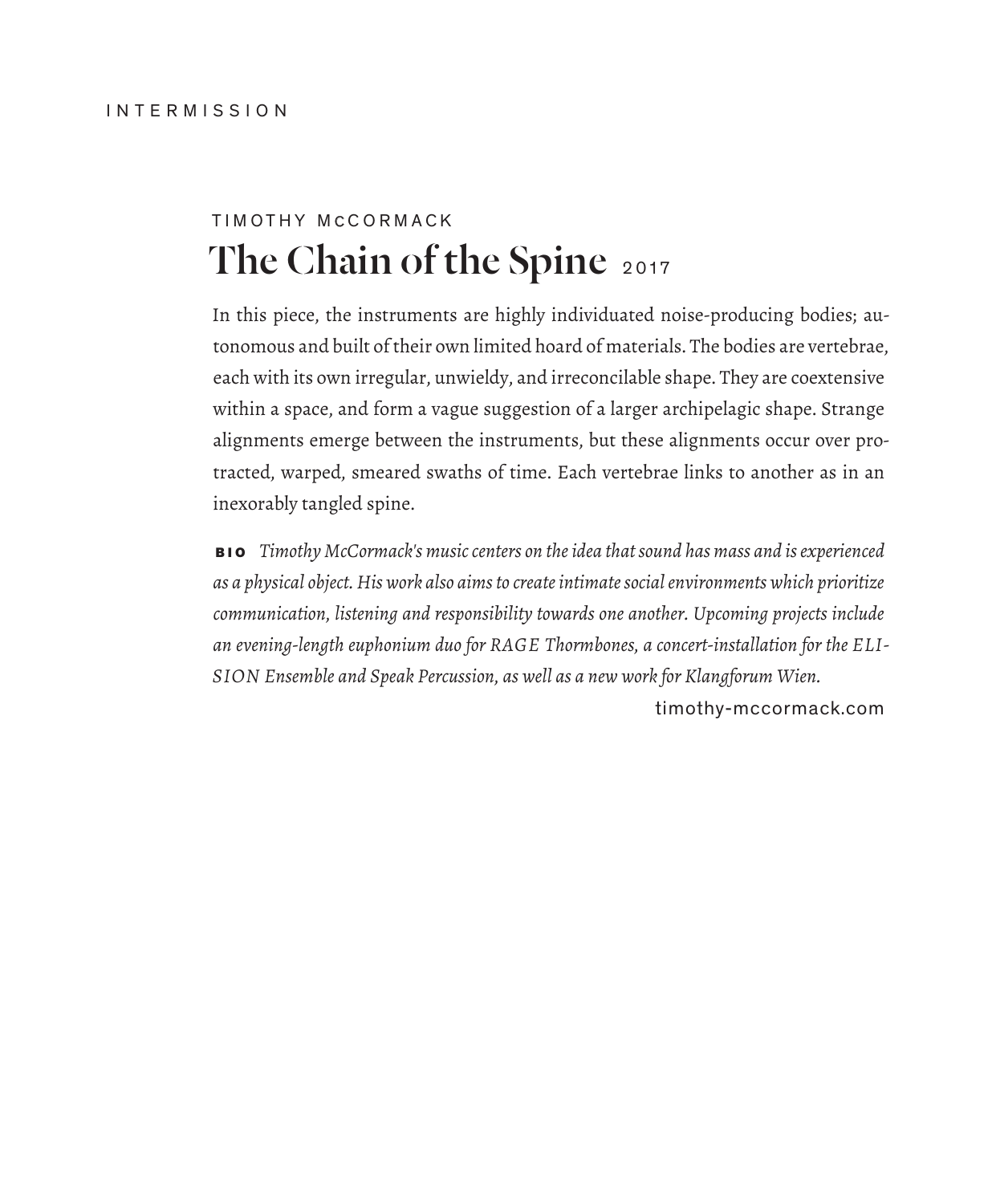## About Faint Noise

Composer and performer **Malin Bång** lives in Stockholm (Sweden). Her work includes music for instrumental ensembles, orchestra, staged music, electronic music, instrumental sound installations and performance pieces. In her compositions she develops the idea that the main component in music is movement and energy. She defines her musical material according to their amount of friction to create a spectrum of actions ranging from the barely audible to the harsh and obstinate. In her work she often incorporates sound objects to explore a rich sound world and to suggest that musical content can be shaped by anything valuable to the artistic purpose. Malin Bång's music has been performed in numerous festivals and concerts around the world. She is composer-in-residence with Curious Chamber Players, Sweden's most active young contemporary music ensemble, with which she has collaborated closely since their foundation in 2003. Her music has also been performed by ensembles and musicians such as ensemble recherche, Ensemble Aleph, Nadar, Ensemble Cairn, Ensemble Contrechamps, Ensemble SurPlus, Madrigirls, Athelas Sinfonietta, Figura, Esbjerg Ensemble, The Icelandic Flute Ensemble, Hamrali∂ Choir, KammarensembleN, The Six Tones, Sabine Vogel, Liv-Merete Kroken, George Kentros, and KROCK. Bång has received many grants and commissions supporting her work, as well as prizes such as the Staubach Honoraria from the Internationales Musikinstitut Darmstadt/Eiler Foundation in 2009, and the Kranichsteiner Stipendienpreis in 2010 for the world premiere of her ensemble work *Turbid Motion*. She studied composition at the Academy of Music in Piteå, at the Universität der Künste Berlin, the Royal Academy of Music in Stockholm, Göteborg University, and in masterclasses and courses with teachers such as Brian Ferneyhough, Gérard Grisey, Philippe Manoury, Philippe Capdenat, Chaya Czernowin, Walter Zimmermann, Friedrich Goldmann, and Ole Lützow Holm. As an active performer, Bång plays live electronics and a setup of acoustic objects. She improvises and performs her own music, concert installations, and acoustic performances of other composers' music.

Swedish violinist **Karin Hellqvist** performs internationally as an interpreter of contemporary music. Her engagement in the music of today makes her a member of several of the leading Scandinavian ensembles for contemporary music, including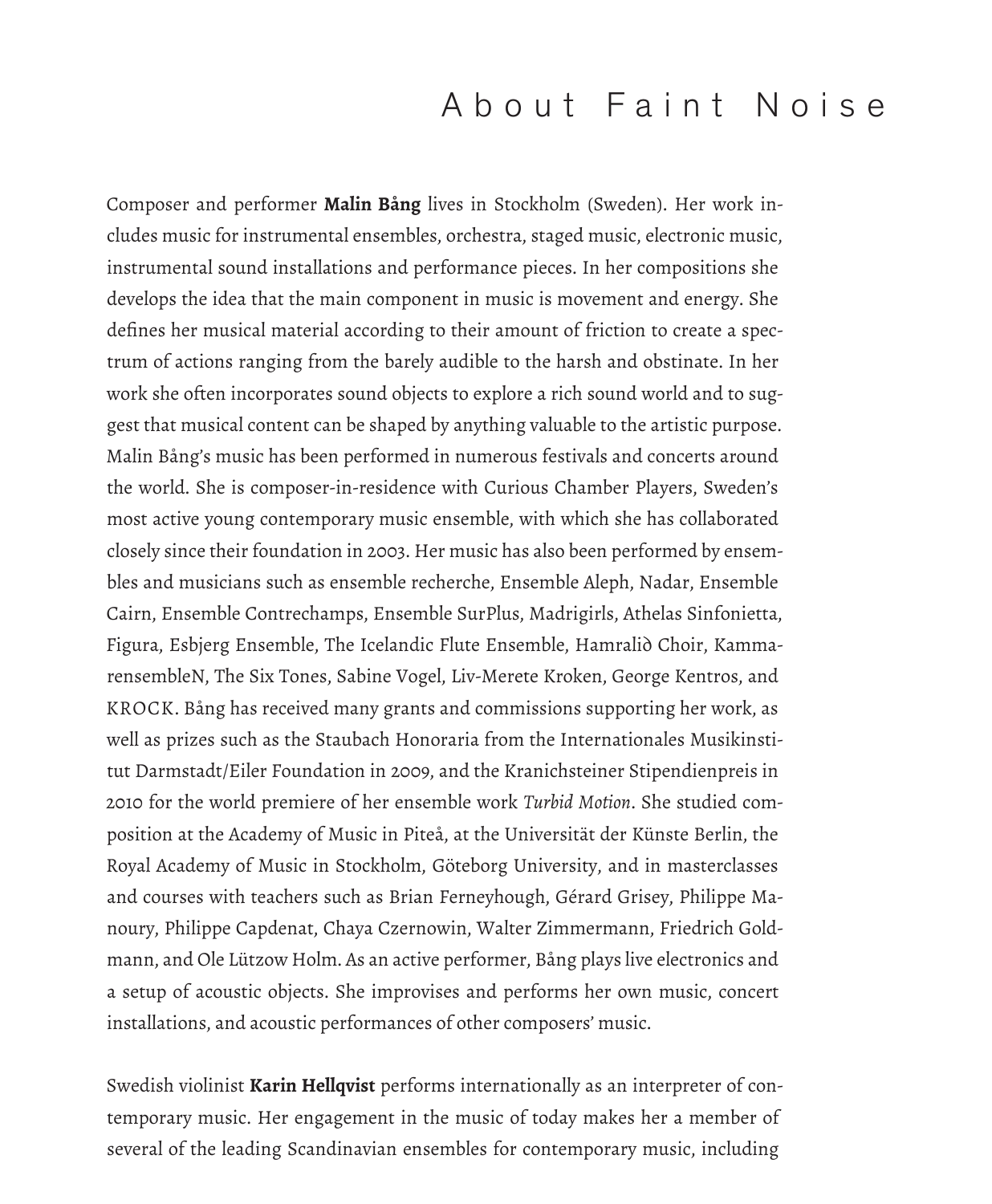Cikada, Curious Chamber Players, Mimitabu, Ensemble neoN and Oslo Sinfonietta. Hellqvist's solo repertoire includes numerous international commissions and a family of works exploring the violin in the company of various electronics and sound objects. She is a frequent guest at festivals worldwide and runs several interdisciplinary and thematic projects. She has contributed to many award-winning recordings, received the Interpreter's Prize from the Swedish Society of Composers and the Norwegian Critics' Association Prize for a concert collaboration with German composer Helmut Lachenmann. Karin studied in Stockholm, Berlin, Oslo and at the Royal College of Music in London from where she graduated with an Artist Diploma in Performance in 2011.

**Anna Petrini** has established herself as a musician in both contemporary and early music. She performs internationally as a soloist and chamber musician and is regularly invited to festivals and venues such as Warsaw Autumn, Huddersfield Contemporary Music Festival, Ultraschall Berlin, ISCM World New Music Days, Nordic New Music Days, Other Minds Festival San Francisco, Musica Electronica Nova, Bath International Music Festival, Baltic Sea festival, Stockholm Early Music Festival, Båstad Chamber Music Festival and Journée GRAME. In 2015, Petrini was invited to perform in the Berlin Philharmonie Chamber Hall as part of the prestigious concert series Debüt im Deutschlandradio Kultur. Anna's solo CD recording debut *Crepuscolo* (dB-Productions), released in 2012 to critical acclaim, is an entire album with works for the Paetzold contrabass recorder. The CD was nominated for a Swedish Grammy and won the Swedish prize Nutida Sound for best new music CD of the year. Petrini works intensively in several chamber music projects, in Sweden and abroad. She devotes much of her time to contemporary music projects, developing the repertoire for the recorder. She frequently collaborates with composers and has initiated and premiered works by Pierre Jodlowski, Simon Steen Andersen, Kent Olofsson, Malin Bång, Leilei Tian, Hanna Hartman, Dominik Karski and Jesper Nordin, among others. Upcoming collaborations include Per Mårtensson, Lisa Streich, Mirjam Tally and Oscar Bianchi. Anna received her Master's degree at the Royal University College of Music in Stockholm and furthered her studies at the Conservatorium van Amsterdam supported by grants from the Swedish Music Academy.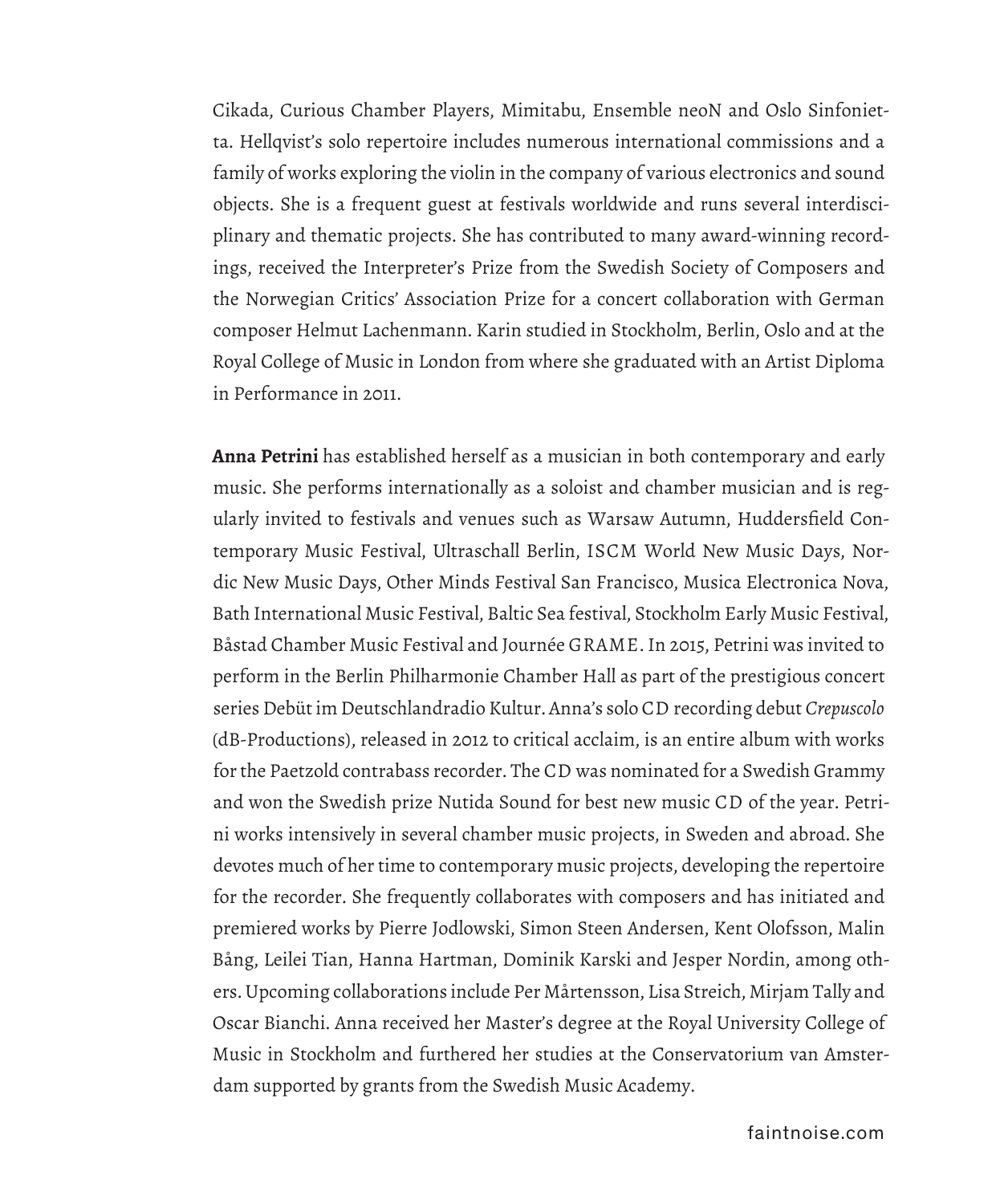## About HGNM

#### **Timothy McCormack**

*Director*

**James Bean, Sivan Cohen Elias, Marta Gentilucci, Justin Hoke, Clara Iannotta, Manuela Meier, Max Murray, John Pax, Marek Poliks, Kai Johannes Polzhofer, Stefan Prins, Elena Rykova, Adi Snir, Chris Swithinbank, Julio Zúñiga** *Members*

Established in 1984, Harvard Group for New Music brings together the community of graduate student composers at Harvard University. The primary purpose of HGNM is to perform works by its membership, to develop musical and professional relationships beyond the group, and to provide fora for regular critical discussion with weekly presentations from current students as well as guest speakers.

The Harvard Group for New Music is grateful for the support of the Anthony R. Riola, II Fund.

hgnm.org

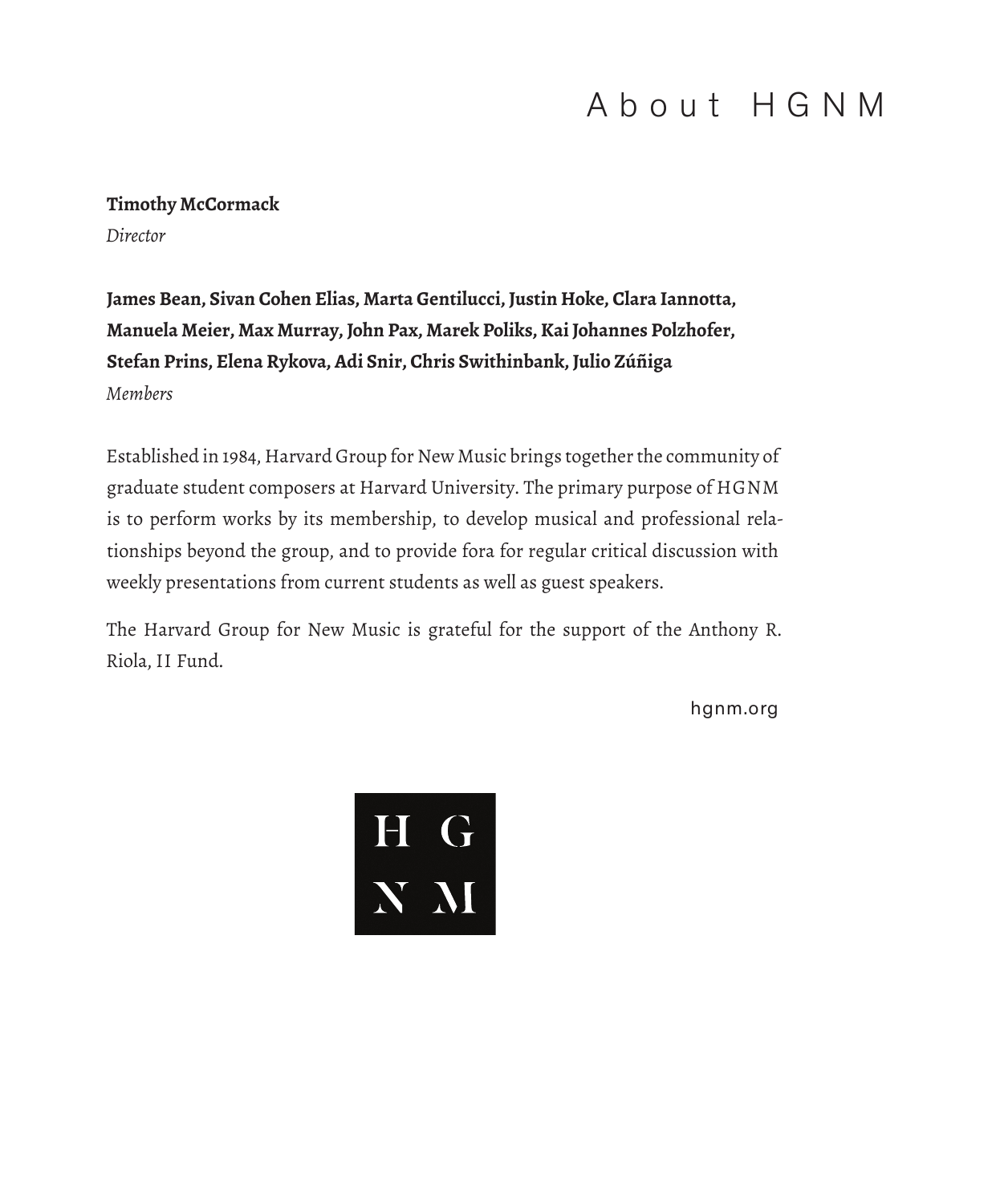## Acknowledgments

#### **Suzannah Clark**

*Professor of Music & Chair of the Music Department*

#### **Chaya Czernowin**

*Walter Bigelow Rosen Professor of Music*

**Hans Tutschku** *Fanny P. Mason Professor of Music & Director of HUSEAC*

#### **Nancy Shafman**

*Director of Administration*

#### **Karen Rynne** *Financial Manager*

### **Jean Moncrieff**

*Director of Events*

#### **Seth Torres**

*HUSEAC Technical Director*

| Lesley Bannatyne       | <b>Richard Gruenler</b> |
|------------------------|-------------------------|
| Evren Celimli          | Eva Kim                 |
| Bríd Coogan            | Mary MacKinnon          |
| <b>Chris Danforth</b>  | Mariana L. Quinn        |
| <b>Kave Denny</b>      | <b>Charles Stillman</b> |
| Music Department Staff |                         |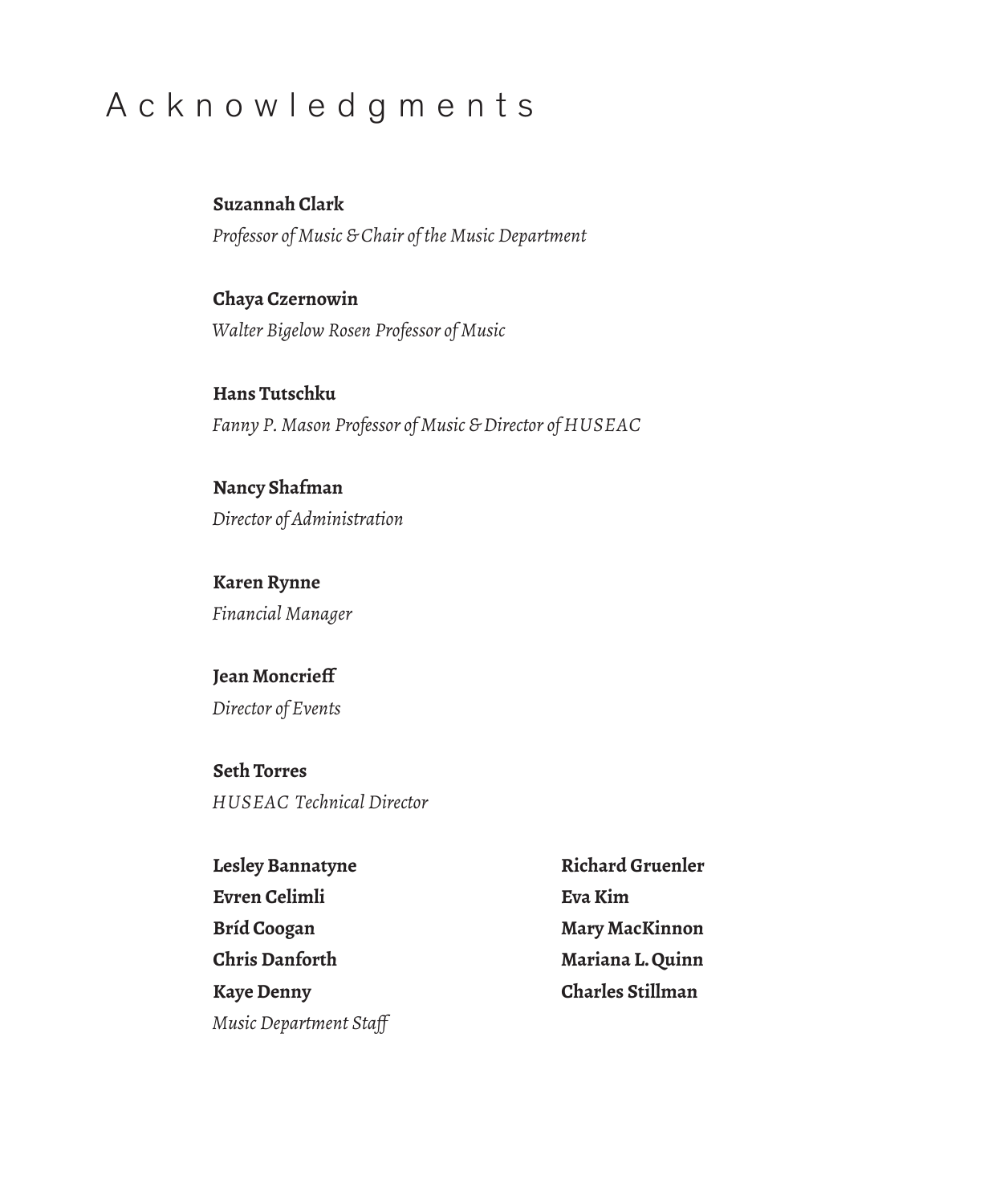## John Knowles Paine Hall

For your safety, please note the location of the nearest emergency exit: